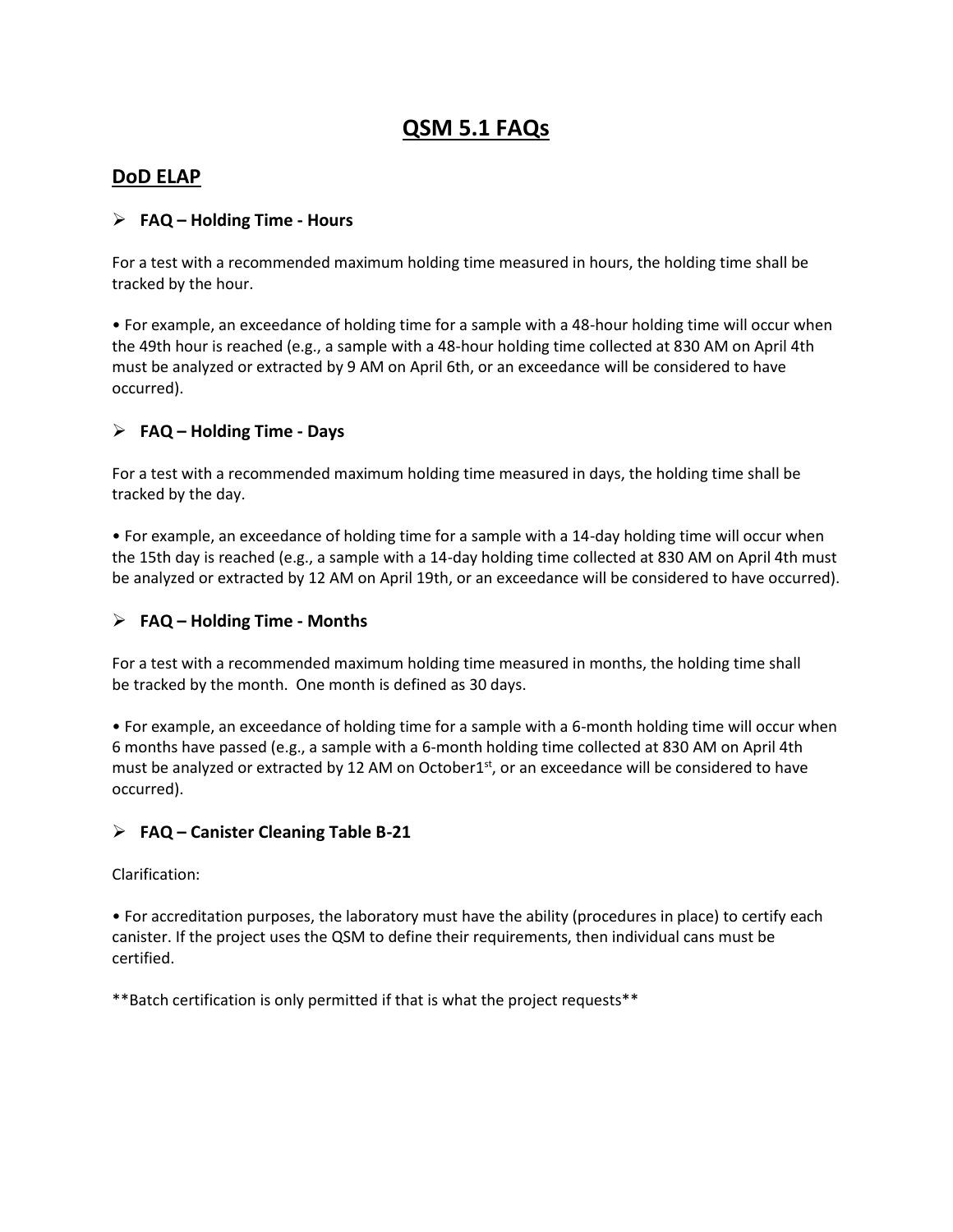## **PFAS**

## **PFAS FAQ of QAOS consideration**

Do you have to prepare the entire aqueous sample received when preparing routine samples (i.e. by SPE)?

Yes, the entire sample that is received must be sent through the SPE cartridge. In addition, the bottle must be solvent rinsed and this rinsate must be sent through the SPE cartridge as well and included in the sample extract. The method blank (MB) and laboratory control sample (LCS) must be extracted in exactly the same manner (i.e., must include the bottle solvent rinse). It should be noted that a water rinse alone is not sufficient. This does not apply to samples with high concentrations of PFAS that are prepared using serial dilution and not SPE.

## **Table B-15 FAQs**

1. Question:

Regarding initial calibration internal standards selection:

Do you have to use the internal standard analyte with the closest retention time for analytes where a labeled analog is not available, if there is another internal standard analyte that is more chemically similar?

Answer:

No, for those analytes that a labeled analog is not available, if there is a more suitable internal standard analyte based on chemical similarity and retention time versus retention time only, that internal standard analyte can be used.

#### 2. Question:

Regarding acceptance criteria for the Extracted Internal Standard Analyte:

If your instrument software system will not calculate recoveries based off of a true value, can you calculate recovery (50-150%) off of the area measured in the ICAL midpoint standard?

Answer:

Yes, if the instrument software system utilized does not allow for recoveries to be calculated off of a true value, recoveries can be based off of the area measured in the ICAL midpoint standard.

3. Question:

Regarding acceptance criteria for recoveries of the Injection Internal Standard Analyte:

If your instrument software system will not calculate recoveries based off of peak area, can you calculate recovery (50-150%) off of the true value?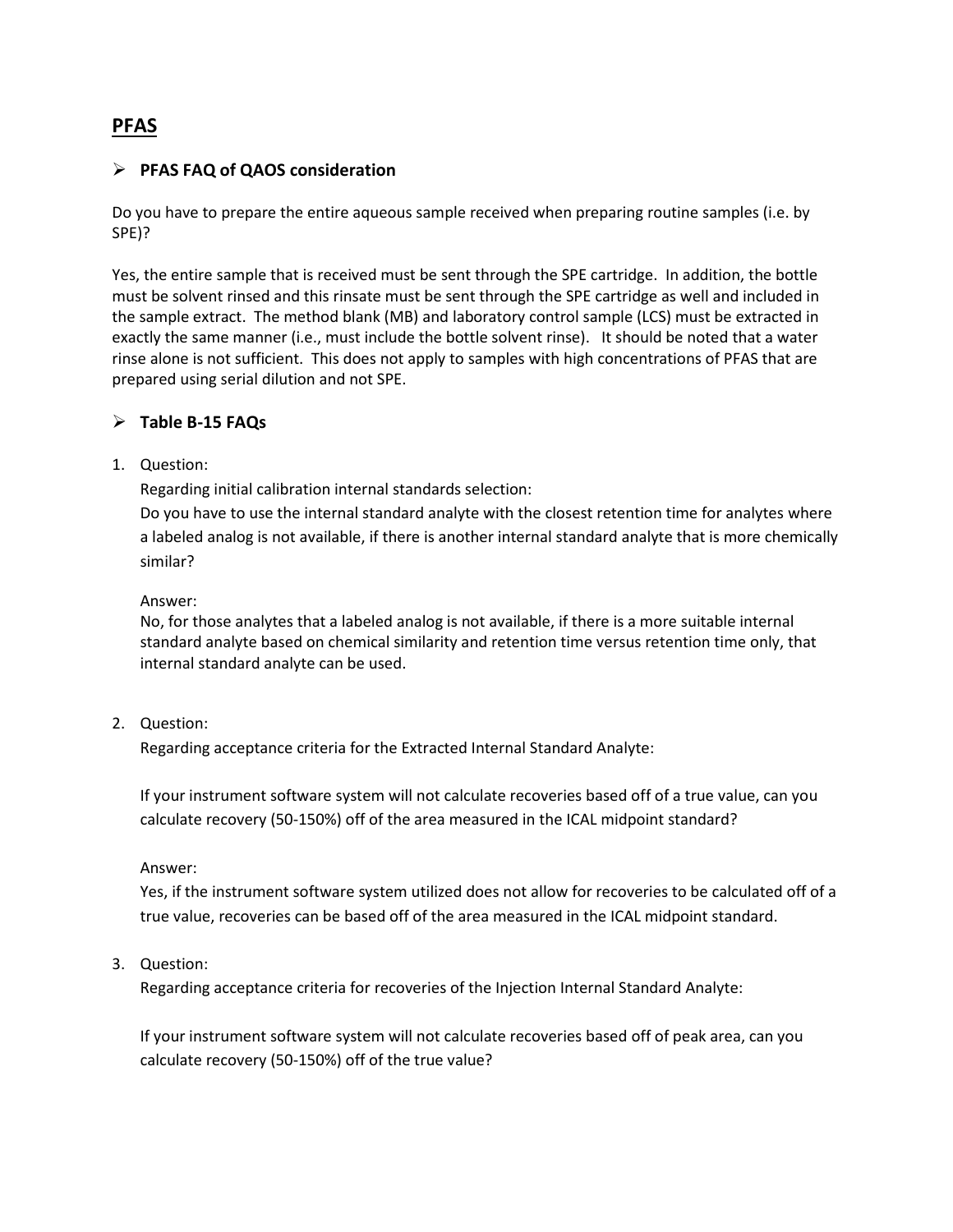#### Answer:

Yes, if the instrument software system utilized does not allow for recoveries to be calculated off of a peak area, recoveries can be based off of the area measured in the true value. The criteria used must be documented in the standard operating procedures utilized by the laboratory.

4. Question:

Do the bottle requirements listed in EDQW Fact Sheet, Rev. 1.2, Nov. 2106 titled "Bottle Selection and Other Considerations When Sampling For Per- and Polyfluoroalkyl Substances (PFAS)" apply to sample bottles used in the sample preparation and analysis processes in the laboratory?

Answer: Yes, the requirements to utilize only HDPE bottles also apply to bottles used in the preparation and extraction process when preparing QC samples. However, once the extraction has been performed and the PFAS are in solvent, the lab is not required to use HDPE supplies for extract storage, handling and analysis.

Reasoning: HDPE bottles are recommended for sampling because they have shown to have the least amount of adsorption compared to polypropylene. So, in water matrix, PFAS are adsorbed onto the walls of the container, and all QC samples must be treated the same as field samples. Sample extracts are comprised mainly of methanol, a solvent that can retain the analytes in solution (previous FAQ). Because of this, laboratories can use polypropylene in the lab and not have an issue. Plus, there are no HDPE supplies for some of these steps.

## **DOE**

## **FAQ: QSM Issue: Calibration Performance Checks**

## **Current Text:**

The following shall be implemented in addition to TNI section 1.7.1 b):

If a performance check fails, the laboratory can immediately analyze two additional consecutive performance checks (immediately is defined as starting a consecutive pair within one hour; no samples can be run between the failed performance check and the two additional performance checks). Any corrective actions that change the dynamics of the system requires that all samples since the last acceptable performance check be reanalyzed….Both of these performance checks must meet acceptance criteria in order for the samples to be reported without reanalysis….If either of these two performance checks fail, the associated samples cannot be reported and must be reanalyzed…..If the laboratory cannot immediately analyze two performance checks, perform corrective action(s) and repeat the performance check and all associated samples since the last successful performance check….Recalibration must occur if the above scenario fails. All affected samples since the last acceptable performance check must be reanalyzed.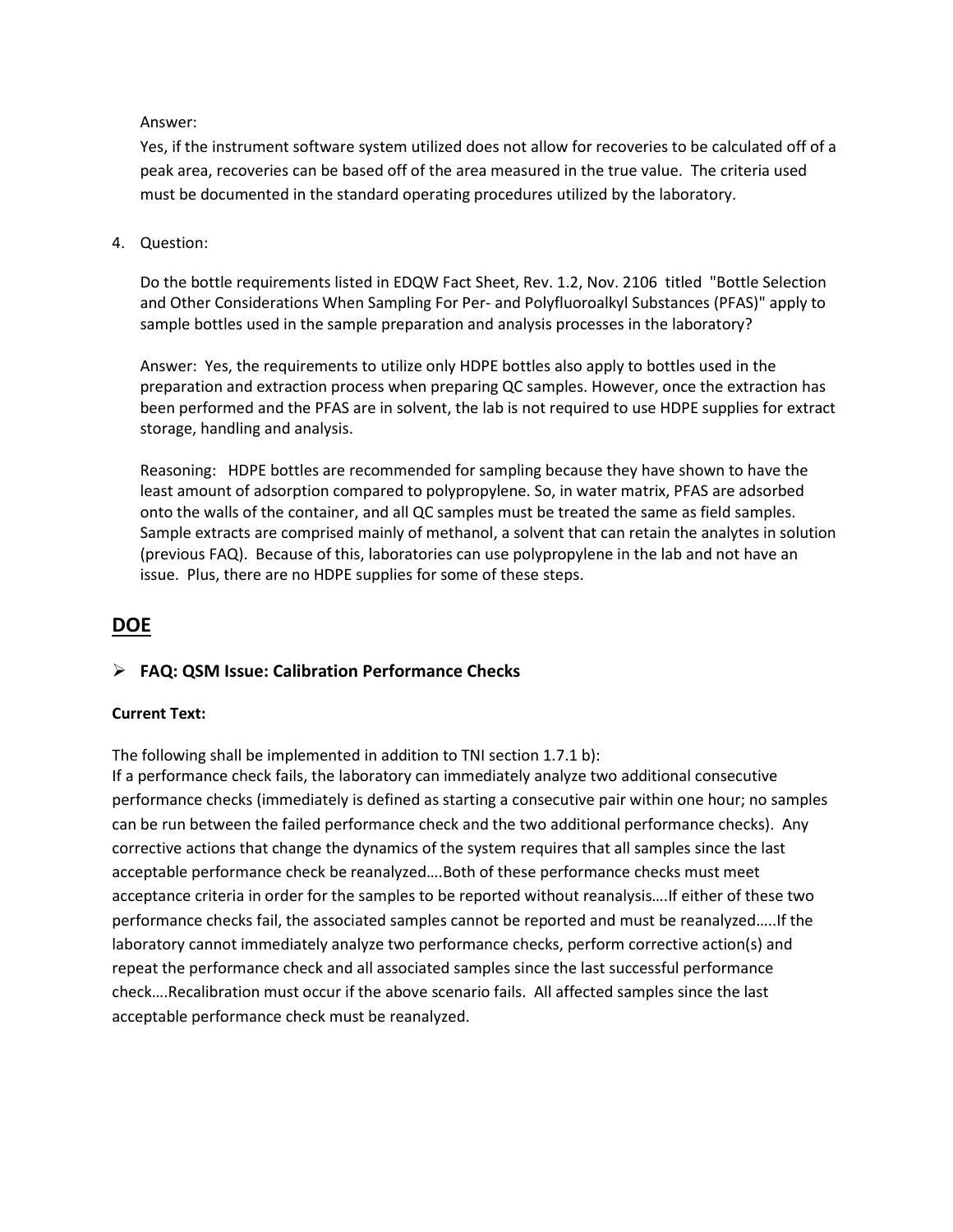#### **Discussion:**

Despite the title of the section in the 2009 TNI Standard, it is misleading to consider Instrument Performance Checks (IPCs) to be analogous to Continuing Calibration Verification (CCV) standards used for environmental chemistry methods. In the 2016 Voting Draft TNI Standard Module 6 this has been corrected, and there is an entirely separate section (1.7.1.3) for Calibration Verification. Essential differences between IPC checks for radiometric measurements and CCVs for environmental chemistry measurements include the following:

1. Unlike environmental chemistry calibration verification standards, the relationship of actual or true activity concentration in the IPC source to the instrument response is not evaluated. The IPC source check is not used for calibration or quantitation. As stated in MARLAP, Chapter 18:

Because the performance check's purpose is to demonstrate that the system's efficiency remains constant, the source's absolute disintegration rate need not be known, provided its purity can be established, its half-life is known, and its activity is sufficient to provide adequate precision. Accordingly, it is not necessary to use a NIST-traceable check source for this purpose. Check sources that are non-NIST-traceable can meet the precision objectives of the performance check and they are less expensive.

The only aspect of instrument performance that is evaluated is the trend or change in instrument response to the same IPC source analyzed over time.

- 2. IPC sources for some methods are run weekly or even monthly, but they are not routinely analyzed interspersed with samples being analyzed. As such, there are no inherently "associated samples," as there are with environmental chemistry CCVs.
- 3. Most importantly, the appropriate immediate corrective action for a failed IPC check is not complete recalibration. Instead, the necessary corrective action is what is listed further down in the same section for alpha spectroscopy:

"ii) Detector response (counting efficiency) determinations shall be performed when the check source count is outside acceptable limits of the control chart (reference ANSI N42.23, Annex A5)."

Detector efficiency determinations are only one limited aspect of radiation counting equipment calibration. Calibration is typically a labor intensive multi-day effort that includes many other performance characteristics in addition to detector efficiency, such as:

- Channel versus energy calibration of alpha or gamma spectrometers,
- Mass-attenuation calibration of gas-flow proportional or x-ray detectors,
- Quench-efficiency calibration of liquid scintillation detectors,
- Mass-crosstalk calibration of gas-flow proportional detectors,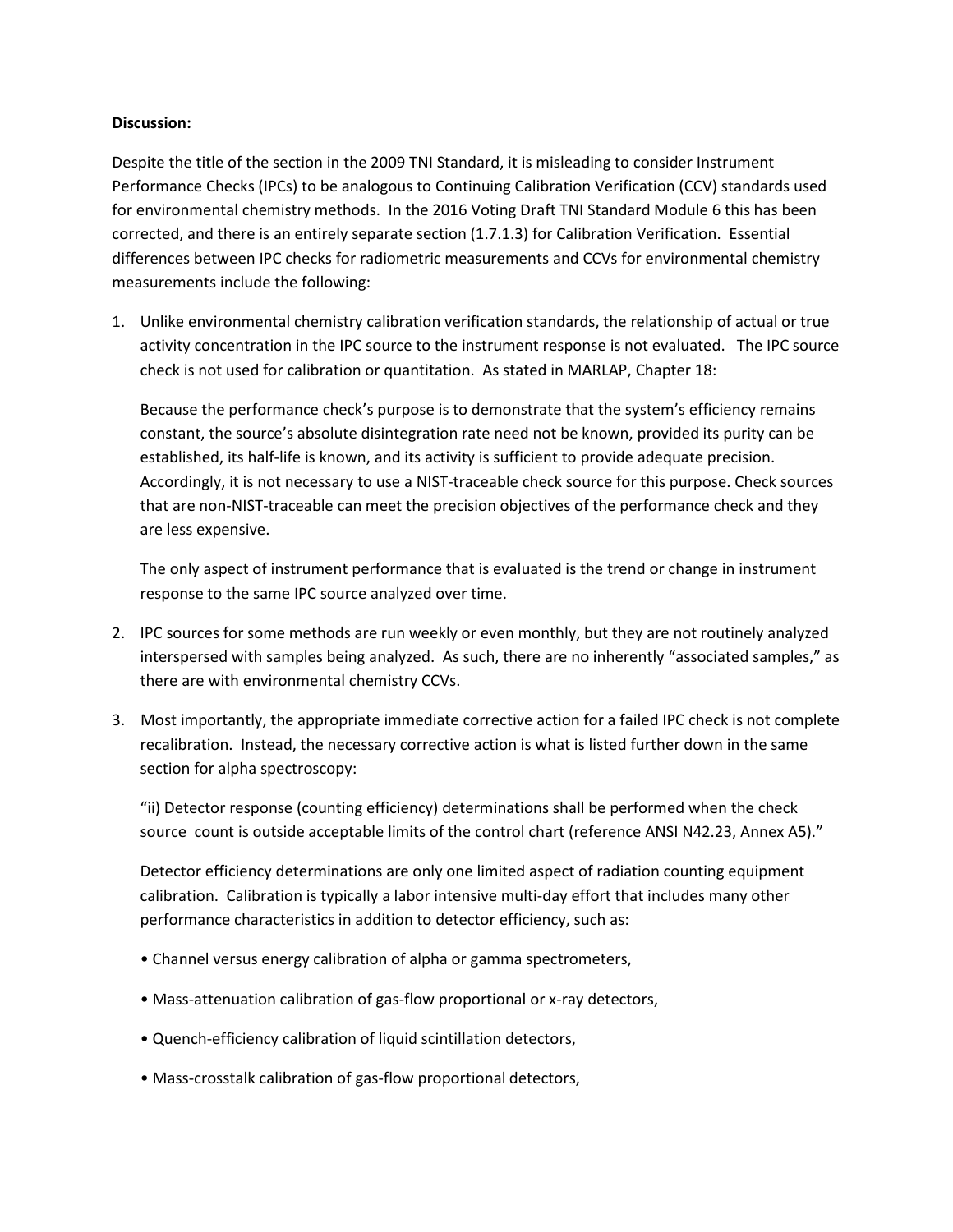- Quench-crosstalk calibration of liquid scintillation detectors,
- Efficiency determination, and
- Background determination for each energy region of interest (ROI).

The statement for corrective action for alpha spectroscopy is accurate as far as it goes, and is arguably contradictory to the first six paragraphs of Section 1.7.1, perhaps this could be handled as a sort of clarification, rather than a revision.

## **Suggested Revision or Clarification:**

"When results for instrument performance checks exceed predetermined acceptance criteria (i.e., limit of a statistical or tolerance chart or other QC parameters), the cause of the problem shall be investigated."

If a performance check fails, the laboratory can immediately analyze two additional consecutive performance checks (immediately is defined as starting a consecutive pair within one hour; no samples can be run between the failed performance check and the two additional performance checks). This approach allows for spurious failures of analytes to be reported without reanalysis of samples. Both of these performance checks must meet acceptance criteria in order for the samples to be reported without reanalysis.

If either of these two performance checks fail, or if the laboratory cannot/does not immediately analyze two performance checks, perform corrective action(s) and repeat the performance check and all associated samples since the last successful performance check. Any corrective actions that change the dynamics of the system requires that all samples since the last acceptable performance check be reanalyzed.

If the problem is not corrected and indicates an intrinsic change in instrument response, then the instrument shall be recalibrated. All affected samples since the last acceptable performance check must be reanalyzed."

## **FAQ: Gamma Spectroscopy**

#### **Current Text:**

Module 6, Section 1.8.5.b.i.1 Gamma Spectroscopy:

At least 10,000 net counts (total counts minus the Compton continuum and ambient background) shall be accumulated in each ISO/TNI/DoD/DOE QSM, July 2013 Module 6, Page 163 full-energy gamma-ray peak of interest used for the efficiency equation (ASTM D 3649-98a). Sodium Iodide Detectors: Refer to ANSI N42.12. Efficiencies shall be determined when there is a change in resolution, geometry, or system configuration (ASTM D 3649-98a).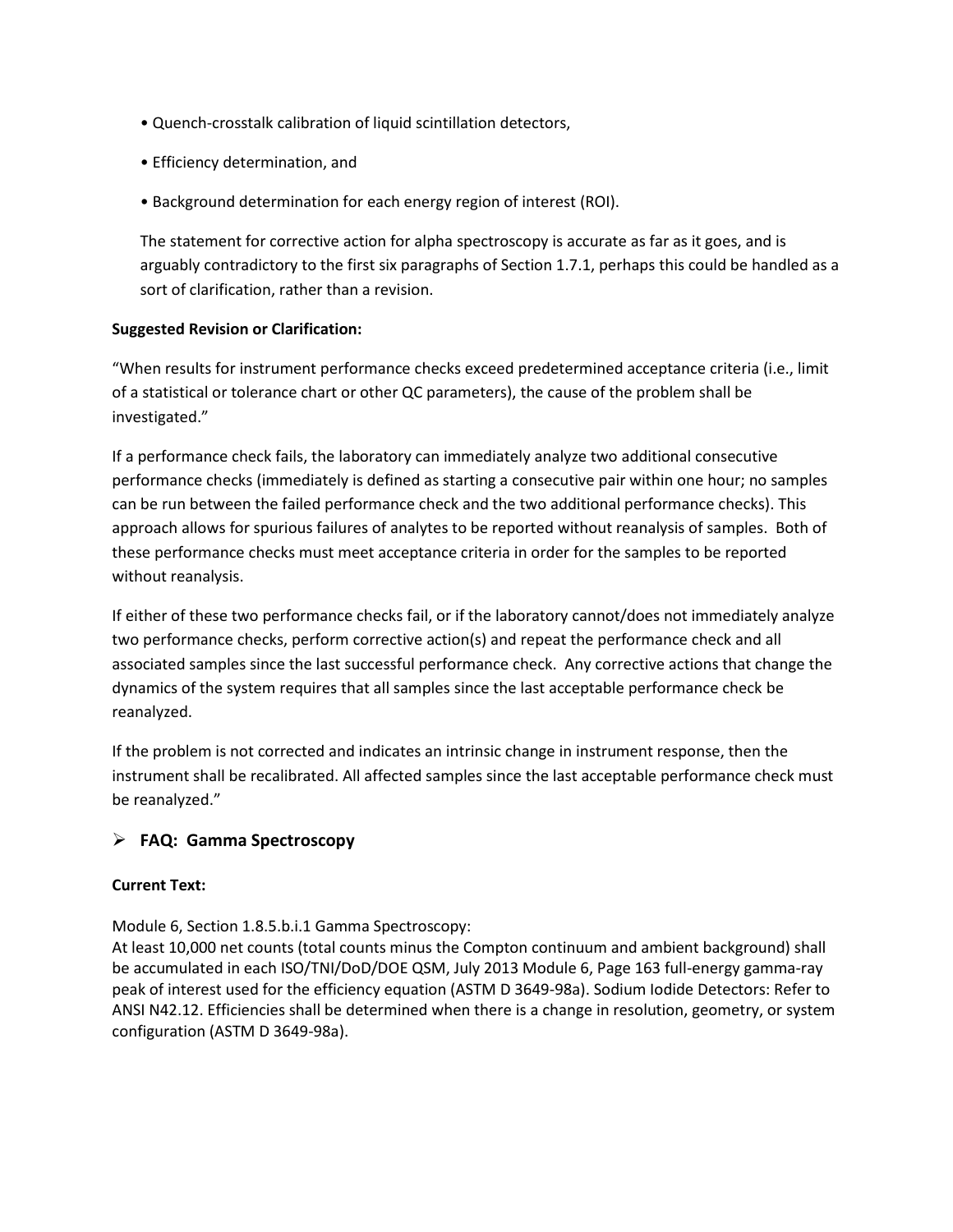#### **Discussion:**

The referenced gamma ANSI standard is out of date. The "new" N-type detectors are sensitive with constant efficiency below the Am-241/59 keV lower limit often seen in purchased energy-efficiency calibration standards since that was close to the functional lower end of the older detectors in the labs when the standard was written. We also note some labs with thin-window gamma detectors or labs which are doing single-isotope calibration curves below 59 keV. We observe labs with N-type detectors will calibrate down to 59 keV (Am-241) but use them below that based on manufacturer's information which says the efficiency is constant. What is needed is a new criterion for low energy gamma to be added to the QSM. 1) If manufacturer's information indicates that low-energy (below 59 keV) response is expected to be constant, it would be allowable to use the device down below that point on the curve ONLY if an LCS containing the isotope in question is utilized on every detector in a set to demonstrate that the response has remained as expected. 2) Otherwise, for use of a gamma detector at energies below the lowest calibration point, a single-isotope efficiency curve MUST be established that is isotope-specific.

#### **Suggested Revision or Clarification:**

a) Efficiency Calibration Requirements:

i) Each gamma spectrometry system shall be efficiency calibrated for the sample geometry and matrix with NIST traceable or accepted international standards or prepared from NIST/international traceable sources.

Germanium Detectors: Refer to ANSI N42.14 for guidance on isotope specific efficiency and efficiency as a function of energy calibrations. The efficiency calibration approach selected for broad spectrum gamma analysis must cover the energy range of the gamma ray peaks used for nuclide quantification. When establishing an efficiency curve as a function of energy, the efficiency calibration measurements shall be at least six peaks which cover the typical energy range of approximately 0.059 to 2 MeV. At least 10,000 net counts (total counts minus the Compton continuum and ambient background) shall be accumulated in each full-energy gamma-ray peak of interest used for the efficiency equation (ASTM D 3649-98a).

If the detector is to be used for emissions below the lowest energy of a broad spectrum calibration (e.g. below the 0.059 MeV criteria identified above), additional demonstration of acceptable calibration is required. Acceptable approaches include:

1) If manufacturer's information indicates that low-energy response below the lowest energy in the calibration standard is expected to be constant, use of the detector below that point requires check sources or LCSs to contain the isotope to be quantified (or other isotope with lower emission energies). Acceptable recovery must be demonstrated for every detector used for that isotope analysis.

2) If low-energy response below the lowest energy calibration standard is not expected to be constant, use of a gamma detector at energies below the lowest calibration point requires that a single-isotope efficiency curve or separate low-energy curve bounding the energy of interest be established for that isotope.

In all cases, the laboratory must be able to demonstrate that sample matrix effects (including potential attenuation from sample containers) on low energy emissions have been accounted for. Sodium Iodide Detectors: Refer to ANSI N42.12.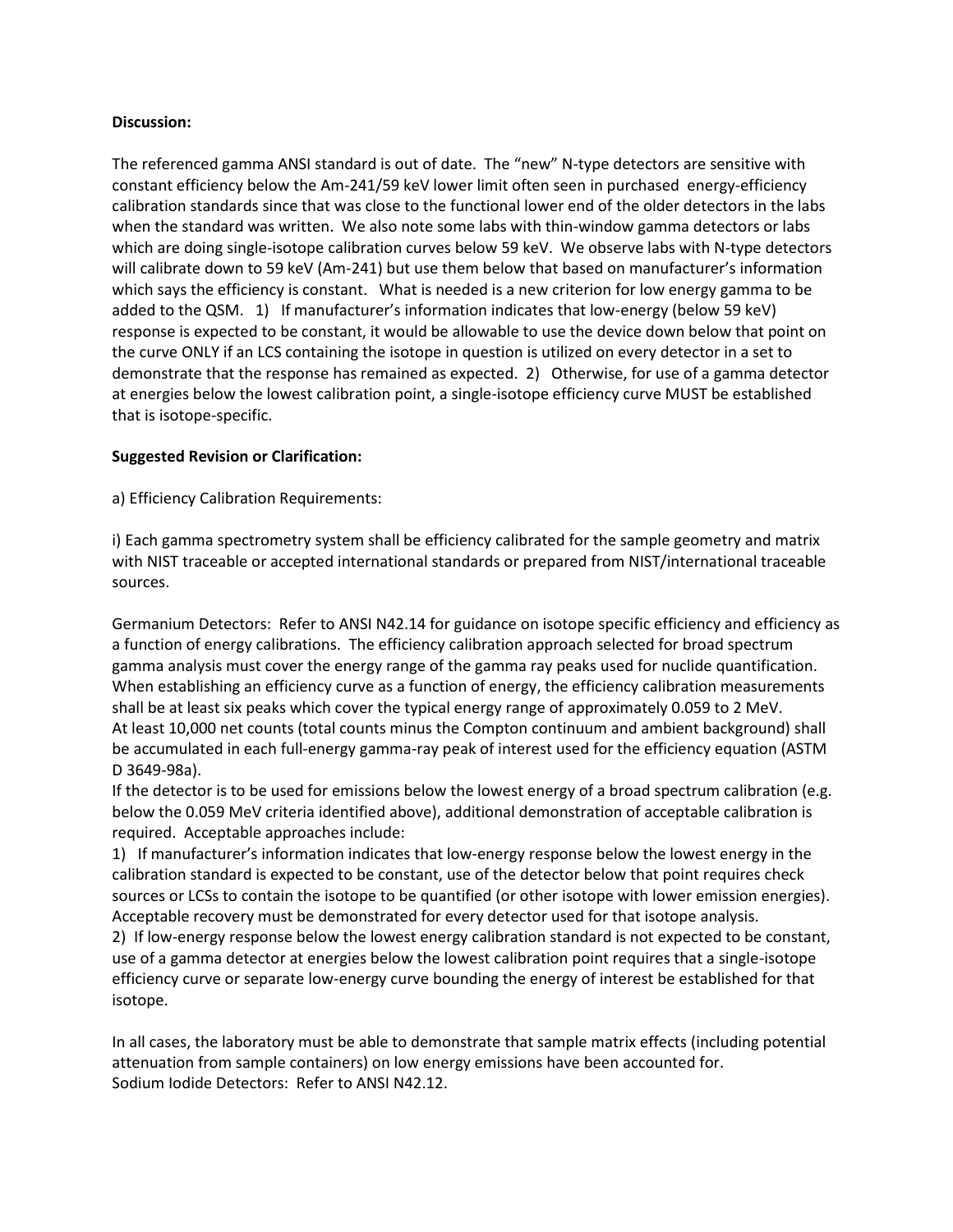Efficiencies shall be determined when there is a change in resolution, geometry, or system configuration (ASTM D 3649-98a).

## **DOE Errata Document, QSM Revisions of Rev. 5.0, Rev. 3 (November 30, 2016)**

**Requirement 1** - Laboratories shall develop and maintain procedures for sample receiving and login that minimizes changes in thermal preservation.

**Requirement 2** – The laboratory shall document if thermal preservation is not maintained during sample receiving and login. The client will be notified in writing if thermal preservation is not maintained. This requirement is for environmental samples and does not apply to industrial hygiene samples (unless the IH method requires thermal preservation).

**Requirement 3** – Subcontract laboratories performing analytical services (i.e. testing, data review, data processing, project management, IT support, etc.) for DOE shall be approved in writing by the appropriate DOE or subcontractor client prior to the commencement of work.

**Note**: EPA has recently promulgated temperature conditions of 0°C to 6°C, with a footnote "above freezing" and the QSM Rev. 5.0, Section 5.5.13.1 f) Table also requires the same temperature ranges. The existing LOI can be used or the revision may be applied.

## **Revisions to QSM Rev. 5.0 – Volume 1, Module 2, Quality Systems General Requirements**

#### **4.6.1 DoD/DOE (Requirement)**

Do records for services and supplies that may affect the quality of environmental test include the following, where applicable:

- a) Date of receipt
- b) Expiration date;
- c) Date opened
- d) Source;
- e) Lot or serial number;
- f) Calibration and verification records; and
- g) Accreditation or certification scopes/certificates?

#### **4.11.8 DoD/DOE (Requirement)**

The laboratory shall have and use a record system for tracking corrective actions to completion and for analyzing trends to prevent the recurrence of the nonconformance.

Corrective actions developed to address findings during DOECAP audits must be implemented. Any changes to reviewed corrective action plans must be reviewed by the DOECAP Operations Team, as appropriate.

#### **4.11.8 DoD/DOE** (**Guidance)**

Willful avoidance of corrective actions may result in a DOECAP Priority I finding.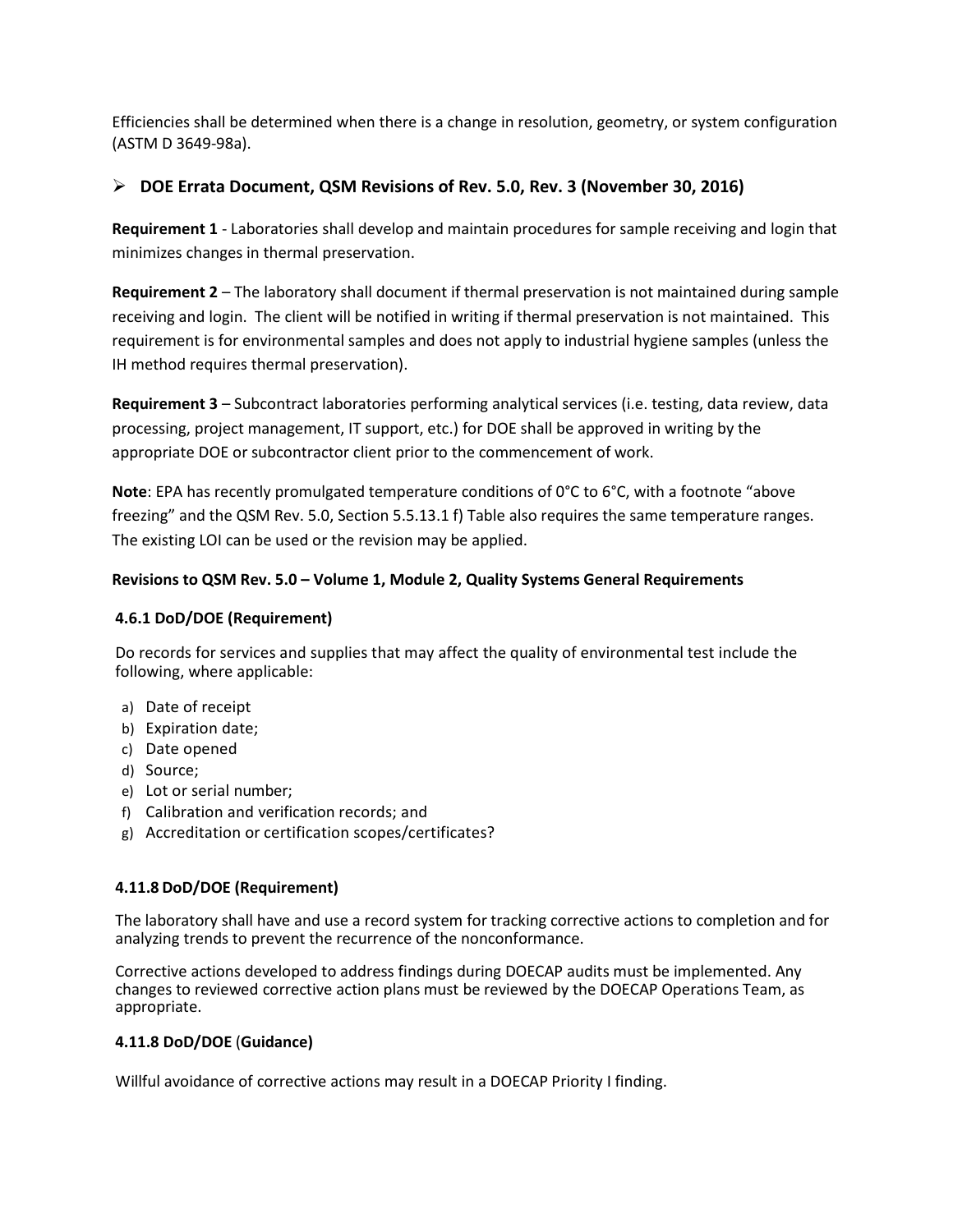## **4.12.3 DoD/DOE (Requirement)**

Are the following requirements implemented?

- i) Are individuals who are making corrections to records dating and initialing the corrections?
- ii) Are corrections due to reasons other than transcription errors specified?
- iii) Do records for changes made to data (either hardcopy or electronic) include the identification of the person who made the change, and the date and time of the change?

## **5.8.4 c) v) QSM DoD/DOE (Requirement)**

Does the facility have a calibrated, backup radiological survey meter that can be used in the event that the other survey meter is inoperative or that the calibration has exceeded?

## **Addendum to QSM 5.8.9 DoD/DOE (Requirement)**

The laboratory shall obtain certificates of disposal or destruction for all DOE samples and waste submitted to a TSDF

## **Revisions to QSM Rev. 5.0 - Radiochemical**

## **1.8.2 Radon Scintillation (Lucas Cell)**

a) Laboratory SOPs for sample analyses by Lucas Cell shall incorporate and adhere to ASTM D3454 (current version), *Standard Test Method for Radium-226 in Water*. Performance shall be in accordance with the standard unless otherwise defined in this document or as documented by the laboratory and accepted by clients. Reference is to the current version of the method. When references are updated, an implementation schedule shall be determined by the lab.

## **1.8.3 Liquid Scintillation Counting**

c) Laboratory SOPs for methods using liquid scintillation counting shall incorporate and adhere to ANSI N42.15 (current version), American National Standard Check Sources for and Verification of Liquid Scintillation Systems. Performance shall be in accordance with the standard unless otherwise defined in this document or as documented by the laboratory and accepted by clients. References are for the current version. When references are updated, an implementation schedule shall be determined by the lab.

#### **1.8.4 Gas Flow Proportional Counting**

b) Instrument Calibration: Shall be performed in accordance with the requirements in ANSI N42.25 (current version), Calibration and Usage of Alpha/Beta Proportional Counters. Calibration shall be performed in accordance with the standard unless otherwise defined in this document or as documented by the laboratory and accepted by clients. References are for the current version. When references change, an implementation schedule shall be determined.